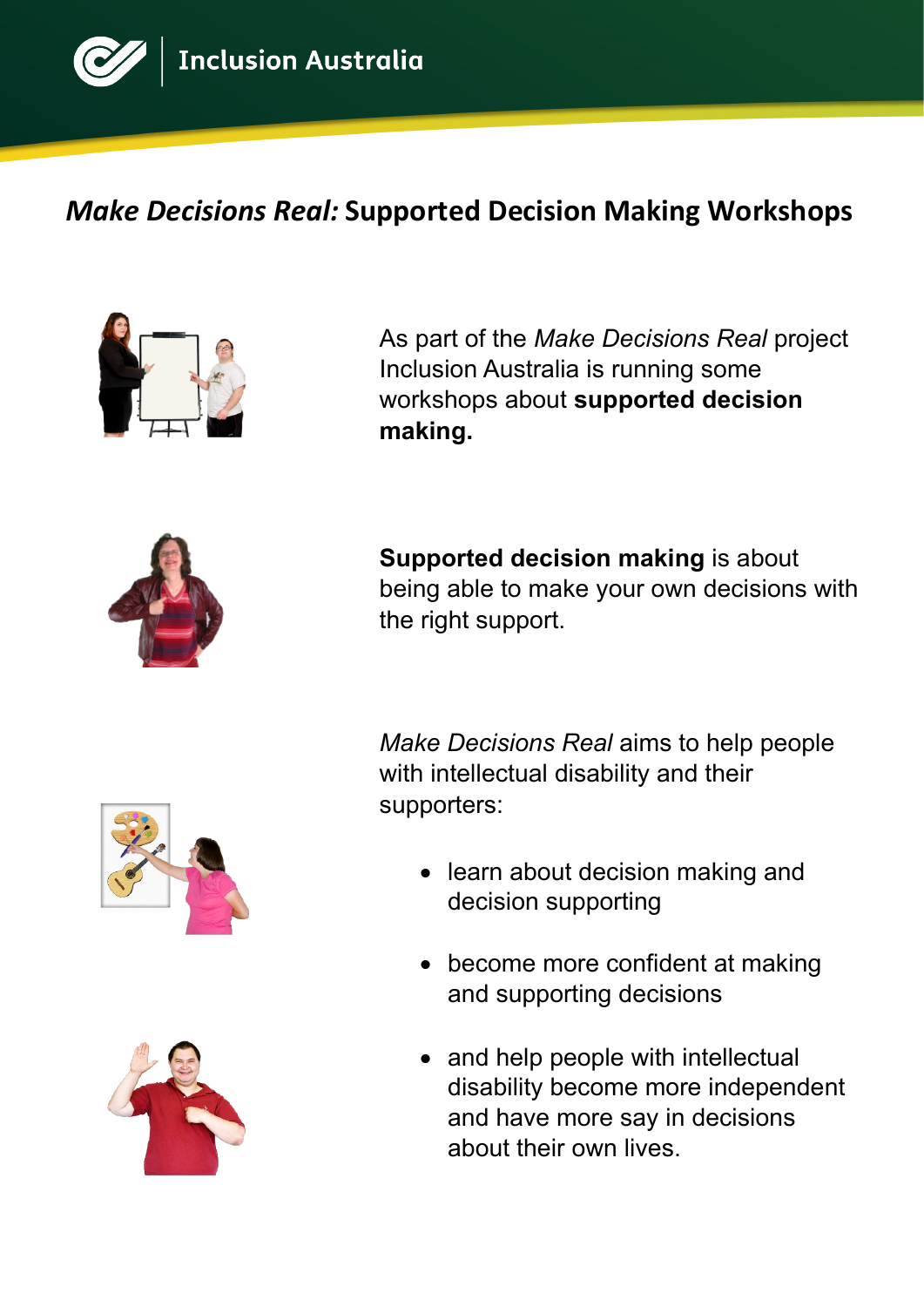

These workshops are open to people with intellectual disability and their **decision supporters**.

A **decision supporter** is someone who supports you to make your own decisions.

This could be a family member, friend, carer or other support person.

You can bring up to 2 of your decision supporters to the workshop.



The workshops are co-designed and presented by people with intellectual disability.



The next workshop is happening on Tuesday 1st March and Wednesday 2nd March 2022.



It will be held online on Zoom and is open to anyone in Australia.